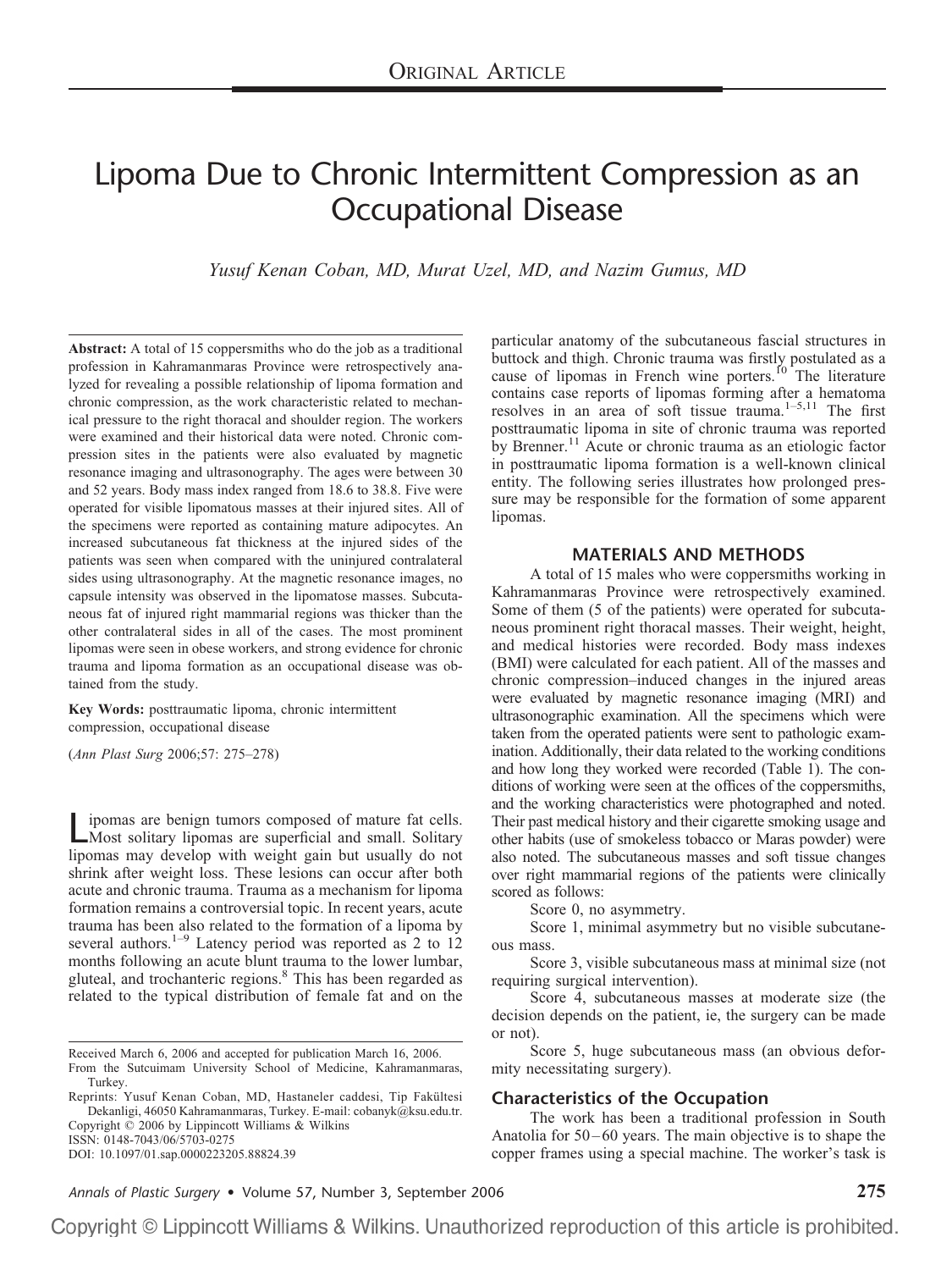|         | Age<br>(years) | <b>Cigarette Smoking</b> | Maraspowder/Smokeless<br><b>Tobacco</b> | <b>Clinical</b><br><b>Score</b> | Duration of<br>Work (years) | <b>BMI</b> |
|---------|----------------|--------------------------|-----------------------------------------|---------------------------------|-----------------------------|------------|
| Patient |                |                          |                                         |                                 |                             |            |
| M.B.    | 51             |                          | $+$ (30 years)                          | 5                               | 35                          | 29.3       |
| O.B.    | 49             | $+$ (for 36 years)       | $+$ (20 years)                          | 4                               | 36                          | 38.8       |
| M.C.    | 32             |                          | $+$ (15 years)                          | 2                               | 38                          | 18.7       |
| O.Z.    | 31             | $+$ (for 13 years)       |                                         | 3                               | 20                          | 27.6       |
| M.C.    | 46             |                          |                                         | $\overline{c}$                  | 21                          | 20.1       |
| Y.K.    | 38             | $+$ (for 8 years)        |                                         |                                 | 22                          | 19.1       |
| B.F.    | 39             |                          | $+$ (22 years)                          |                                 | 20                          | 18.6       |
| A.K.    | 33             | $+$ (for 9 years)        |                                         |                                 | 14                          | 21.2       |
| V.B.    | 43             | $+$ (for 3 years)        | $+$ (11 years)                          |                                 | 29                          | 23.1       |
| S.A.    | 44             |                          |                                         |                                 | 26                          | 24.6       |
| M.Ö.    | 38             |                          |                                         | $\overline{c}$                  | 22                          | 25.6       |
| L.U.    | 32             |                          |                                         | 3                               | 11                          | 26.9       |
| H.K.    | 45             |                          | $+$ (11 years)                          | 3                               | 26                          | 27.5       |
| B.G.    | 35             | $+$ (for 7 years)        |                                         | $\overline{c}$                  | 16                          | 23.3       |

to hold the edges of frames fixed while the machine turns it. A professional holds the edge of copper frame with 2 objects. The first object is a long metal rod with a blunt distal edge and the other one is short wood with a notched distal edge. A professional expends a very great effort for shaping while the copper frame is spinning. According to the patients' view, it becomes generally a necessity to compress the proemial end of the long metal rod by a forced adduction of the shoulder (Fig. 1). The machine is designed for right-handed persons, so all the coppersmiths hold the long metal rod with their right hand and the wood is held by the left hand. The working time for a day is usually 6–8 hours, and all of the patients usually had worked 6 days a week during their active work life. The following cases are samples from the study group.

## **Case 1 (M.B.)**

A 45-year-old male presented with a very big mass over the right mammarial site (Fig. 2A). Physical examination showed that the mass extended to the right flank, right



**FIGURE 1.** Typical compression in regions of right inner arm, right anterior thoracal wall, and shoulder from working.

axillary, and posterior thoracal regions (20  $\times$  25  $\times$  5 cm in diameter). A slowly growing mass was on the overlying skin. There was no tenderness or inflammation over the skin of the solid mass. The mass was evaluated by ultrasonography and MRI (Fig. 2B). Under general anesthesia, the central part of the mass was removed through inframammarial incision with some crescent skin (Fig. 2C). Then, a liposuction was performed on the remaining mass (Fig. 2D), and skin closure was done after hemostasis. A Hemovac drain was used to evacuate the dead space for 2 days. The solid mass was reported as containing mature adipose tissue.

## **Case 2 (M.C¸ .)**

A 49-year-old male also presented with subcutaneous masses at the right thoracal and right medial arm regions (Fig. 3).

## **Case 3 (O.B.)**

This case was a 46-year-old male who is an active worker. He was examined simply as a part of the study. His BMI was normal, and his clinical score was 2. So no surgical correction was done. Some bruising overlying the skin was present, as he had worked recently (Fig. 4).

#### **RESULTS**

The ages ranged between 30 and 52 years. The BMI range of the group was between 18.6 and 38.8. All MRI examination characteristics showed isotension relative to subcutaneous fat masses without surrounding capsule formation at T1- and T2-weighted images. No low-signal-intensity capsule was seen separating the lipoma surrounding tissues at MR images. Subcutaneous fat thickness was evaluated ultrasonographically and ranged between 1 and 6 cm. When compared with the contralateral side of each patient, all the injured areas showed much subcutaneous fat thickness. Eight (53%) of the patients had smoking habits. Six (40%) of the patient used smokeless tobacco. One patient had hypertension which needed medication for 5 years. In the remainder of the group, no systemic disease was present. Five of the patients needed surgi-

**276** *© 2006 Lippincott Williams & Wilkins*

Copyright © Lippincott Williams & Wilkins. Unauthorized reproduction of this article is prohibited.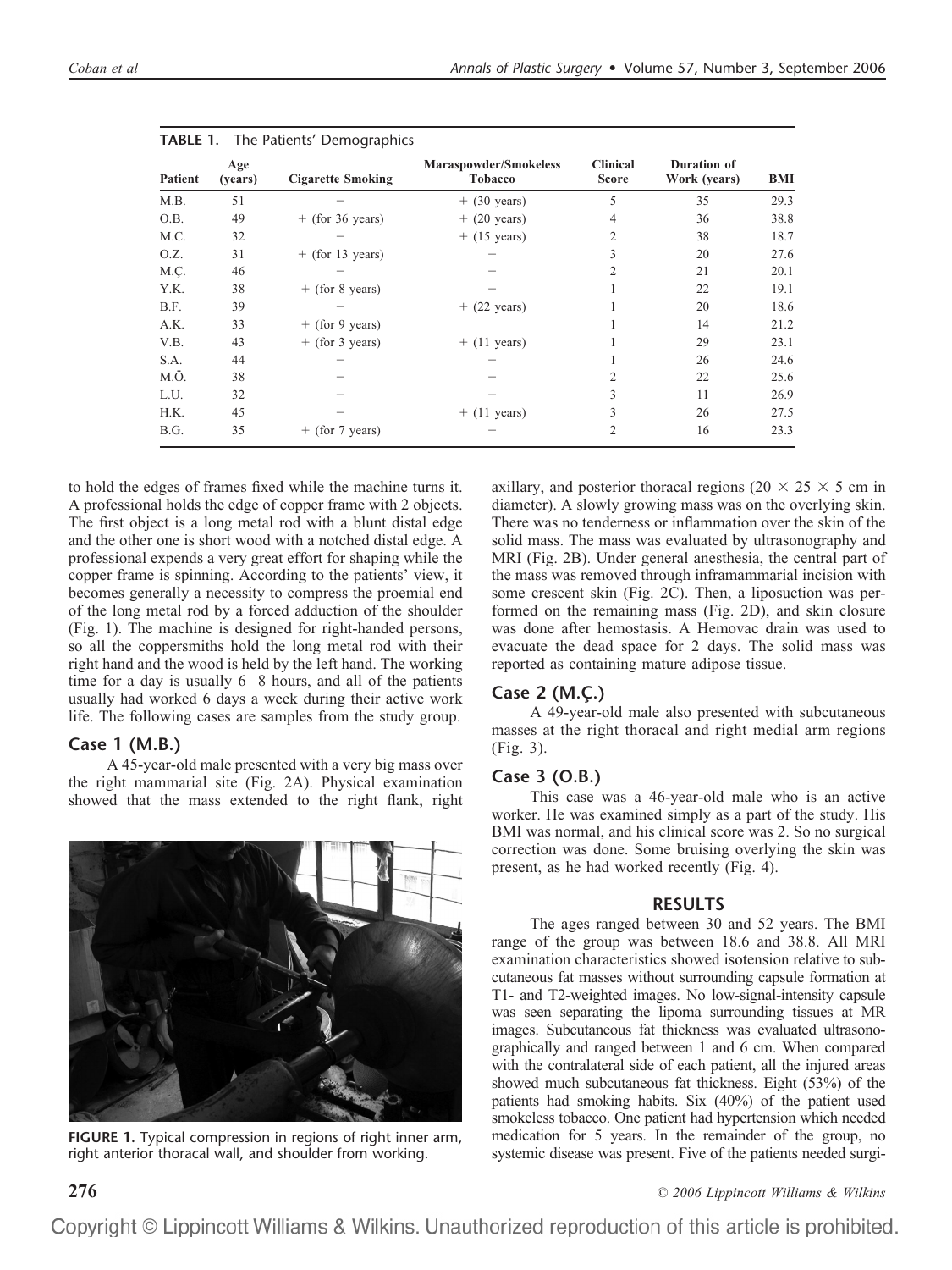

**FIGURE 3.** Another obese worker. Marked lipoma at the right thoracal and upper abdominal region is seen. Note that a lipomatous mass is also seen at the inner side of the right arm.

cal intervention for visibile subcutaneous lipomatous masses  $(scores 4-5)$ .

### **DISCUSSION**

Lipomas are the most common benign mesenchymal tumors and usually occur under the skin but have also been found in deeper tissues and even in various body organs, such as the heart, brain, and lung, laryngeal space, omentum, skeletal muscle, thyroid, small bowel, joint, endobronchium, and oral cavity.<sup> $12-19$ </sup> A localized mass of fat in some patients undoubtedly represents a true neoplasm, whereas in others it may be simply

weighted MR image of case 1. C, Typical nonencapsulated lipoma surgically excised with overlying crescent skin. D, After the central excision of the lipoma, minimal fat tissue over the pectoral fascia was left at the base of the surgical area.



**FIGURE 4.** A nonobese worker with clinical score 1.

a prolapse of normal fat through a deficiency in the enveloping fascia. Trauma is one of the most implicated etiological factors in lipoma formation, although its pathogenesis is not known.<sup>20</sup> Fat tissue's susceptibility to ischemia and trauma is a wellknown clinical entity, even after routine noninvasive interventions.<sup>21</sup> A cause/effect hypothesis can be considered in posttraumatic lipoma formation, if it meets the postulates as laid down by Segond<sup>22</sup> (authenticity of trauma, severity of trauma, integrity of the area before trauma, type of tumors related to the site of trauma, reasonable latent period) and Warren<sup>23</sup> (prior integrity of the tumor site, injury severe enough to initiate reparative proliferation of cells, reasonable latent period, tumor compatible with scar tissue, and with the anatomic location of the injury).

*© 2006 Lippincott Williams & Wilkins* **277**

Copyright © Lippincott Williams & Wilkins. Unauthorized reproduction of this article is prohibited.